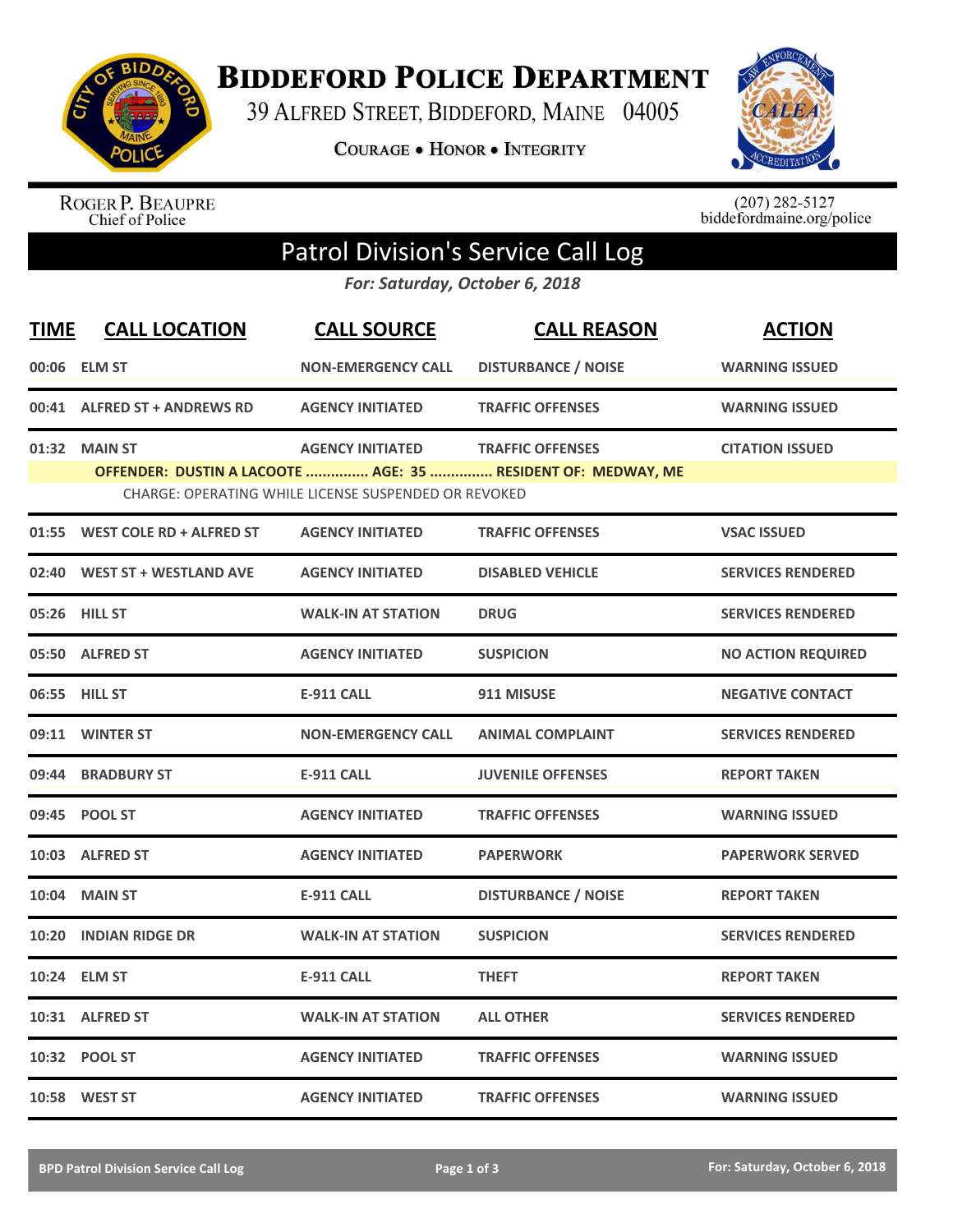| <b>TIME</b> | <b>CALL LOCATION</b>                           | <b>CALL SOURCE</b>        | <b>CALL REASON</b>                                                                                  | <b>ACTION</b>             |
|-------------|------------------------------------------------|---------------------------|-----------------------------------------------------------------------------------------------------|---------------------------|
| 11:00       | <b>GRANITE ST + WEST ST</b>                    | <b>NON-EMERGENCY CALL</b> | <b>JUVENILE OFFENSES</b>                                                                            | <b>SERVICES RENDERED</b>  |
|             | 11:07 WEST ST                                  | <b>AGENCY INITIATED</b>   | <b>TRAFFIC OFFENSES</b><br>OFFENDER: PETER MICHAEL WILDES  AGE: 29  RESIDENT OF: SOUTH PORTLAND, ME | <b>CITATION ISSUED</b>    |
|             | <b>CHARGE: OPERATE VEHICLE WITHOUT LICENSE</b> |                           |                                                                                                     |                           |
|             | 11:39 WEST ST                                  | <b>AGENCY INITIATED</b>   | <b>TRAFFIC OFFENSES</b>                                                                             | <b>WARNING ISSUED</b>     |
|             | 12:08 POOL ST                                  | <b>AGENCY INITIATED</b>   | <b>TRAFFIC OFFENSES</b>                                                                             | <b>WARNING ISSUED</b>     |
|             | 12:08 BOULDER WAY                              | <b>NON-EMERGENCY CALL</b> | 911 MISUSE                                                                                          | <b>NEGATIVE CONTACT</b>   |
|             | 12:14 POOL ST                                  | <b>AGENCY INITIATED</b>   | <b>TRAFFIC OFFENSES</b>                                                                             | <b>WARNING ISSUED</b>     |
|             | 12:22 SACO FALLS WAY                           | <b>NON-EMERGENCY CALL</b> | <b>CIVIL COMPLAINT</b>                                                                              | <b>CIVIL COMPLAINT</b>    |
|             | 12:23 POOL ST                                  | <b>AGENCY INITIATED</b>   | <b>TRAFFIC OFFENSES</b>                                                                             | <b>WARNING ISSUED</b>     |
|             | 12:35 ANDREWS RD                               | <b>E-911 CALL</b>         | 911 MISUSE                                                                                          | <b>NO ACTION REQUIRED</b> |
|             | <b>13:21 MAIN ST</b>                           | <b>AGENCY INITIATED</b>   | <b>TRAFFIC OFFENSES</b>                                                                             | <b>VSAC ISSUED</b>        |
|             | 13:28 ALFRED ST                                | <b>WALK-IN AT STATION</b> | <b>COURT ORDERED CHECK IN</b>                                                                       | <b>SERVICES RENDERED</b>  |
|             | 13:39 ALFRED ST + EDWARDS AVE                  | <b>AGENCY INITIATED</b>   | <b>TRAFFIC OFFENSES</b>                                                                             | <b>WARNING ISSUED</b>     |
| 13:48       | <b>NOREASTER WAY</b>                           | <b>E-911 CALL</b>         | 911 MISUSE                                                                                          | <b>SERVICES RENDERED</b>  |
|             | 13:56 POOL ST                                  | <b>NON-EMERGENCY CALL</b> | <b>MESSAGE DELIVERY</b>                                                                             | <b>NEGATIVE CONTACT</b>   |
|             | 13:56 RAY ST                                   | <b>AGENCY INITIATED</b>   | <b>TRAFFIC OFFENSES</b>                                                                             | <b>WARNING ISSUED</b>     |
|             | 14:01 OLD DOGS LN                              | E-911 CALL                | <b>SUSPICION</b>                                                                                    | <b>REPORT TAKEN</b>       |
|             | <b>15:35 PAUL ST</b>                           | <b>NON-EMERGENCY CALL</b> | <b>DRUG</b>                                                                                         | <b>NEGATIVE CONTACT</b>   |
|             | 15:38 WEST MYRTLE ST                           | <b>NON-EMERGENCY CALL</b> | ATTEMPTED/THREATENED SUICIDE SERVICES RENDERED                                                      |                           |
|             | 15:45 OLD DOGS LN                              | <b>WALK-IN AT STATION</b> | <b>THEFT</b>                                                                                        | <b>SERVICES RENDERED</b>  |
|             | 15:58 MT VERNON ST                             | <b>E-911 CALL</b>         | <b>DISTURBANCE / NOISE</b>                                                                          | <b>SERVICES RENDERED</b>  |
|             | 16:07 MAIN ST                                  | <b>E-911 CALL</b>         | <b>DRUG</b>                                                                                         | <b>GONE ON ARRIVAL</b>    |
|             | 16:15 WEST ST                                  | <b>E-911 CALL</b>         | 911 MISUSE                                                                                          | <b>WARNING ISSUED</b>     |
| 16:25       | <b>GODBOUT WAY</b>                             | <b>E-911 CALL</b>         | 911 MISUSE                                                                                          | <b>WARNING ISSUED</b>     |
|             | 16:40 MAIN ST + LUNT ST                        | <b>AGENCY INITIATED</b>   | <b>TRAFFIC OFFENSES</b>                                                                             | <b>WARNING ISSUED</b>     |
|             | 16:55 SOUTH ST                                 | <b>AGENCY INITIATED</b>   | <b>TRAFFIC OFFENSES</b>                                                                             | <b>WARNING ISSUED</b>     |